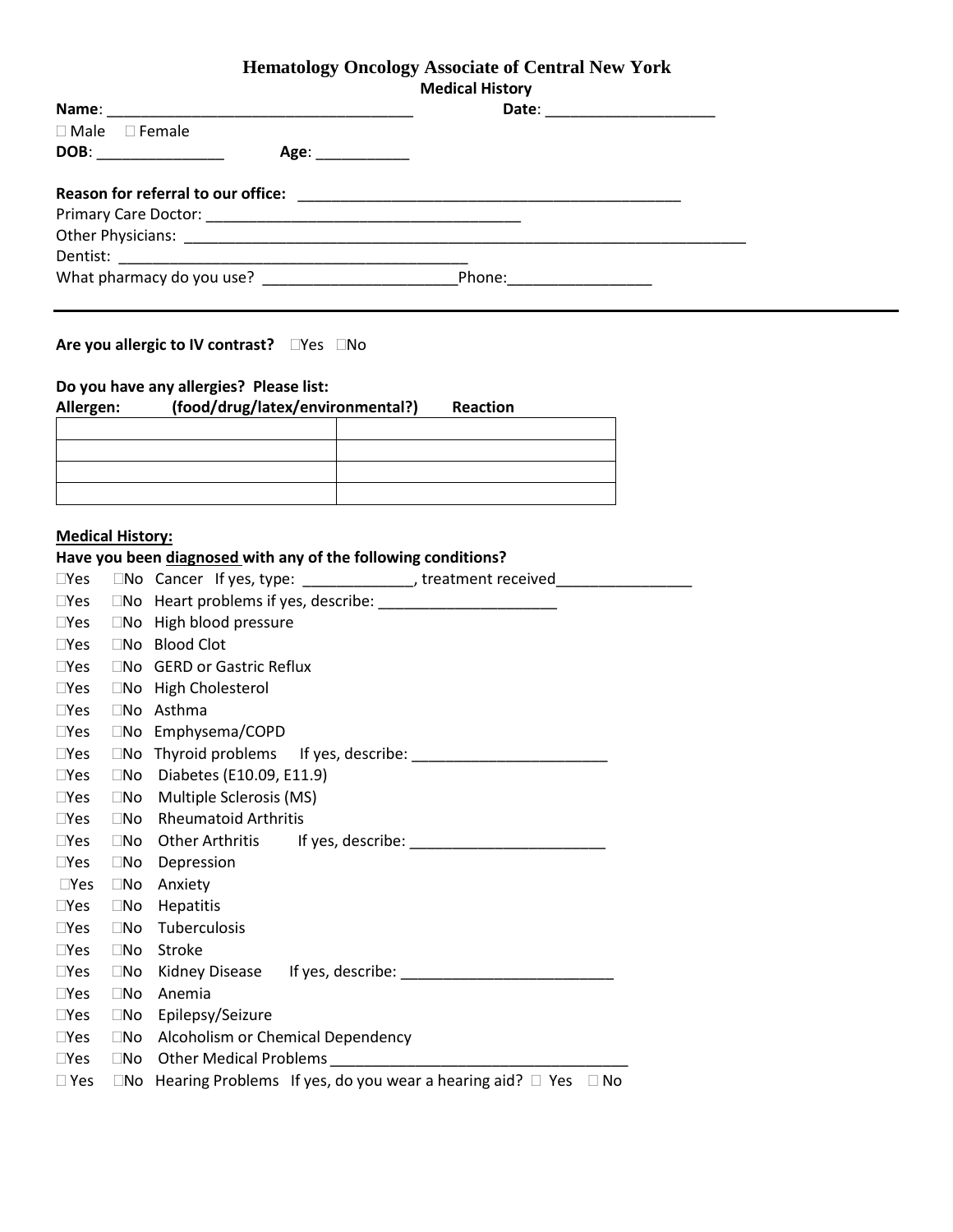| <b>Name of Patient:</b>             | DOB: |
|-------------------------------------|------|
| Cursical History & Hospitalizations |      |

| <b>Surgical History &amp; Hospitalizations</b> |  |  |  |
|------------------------------------------------|--|--|--|
|                                                |  |  |  |

Month/Year: Surgery/Reason for Hospitalization:

\_\_\_\_\_\_\_\_\_\_\_\_\_\_ \_\_\_\_\_\_\_\_\_\_\_\_\_\_\_\_\_\_\_\_\_\_\_\_\_\_\_\_\_\_\_\_\_\_\_\_\_\_\_\_\_\_\_ \_\_\_\_\_\_\_\_\_\_\_\_\_\_ \_\_\_\_\_\_\_\_\_\_\_\_\_\_\_\_\_\_\_\_\_\_\_\_\_\_\_\_\_\_\_\_\_\_\_\_\_\_\_\_\_\_\_

\_\_\_\_\_\_\_\_\_\_\_\_\_\_ \_\_\_\_\_\_\_\_\_\_\_\_\_\_\_\_\_\_\_\_\_\_\_\_\_\_\_\_\_\_\_\_\_\_\_\_\_\_\_\_\_\_\_

### **Personal Health Screening**

Colonoscopy  $\Box$  Yes  $\Box$  No Date of last exam  $\_\_\_\_\_\_\_\_\_\_\_\_\_\_\_\_\_\_$ Mammogram  $\Box$ Yes  $\Box$ No Date of last exam Bone Density  $\Box$ Yes  $\Box$ No Date of last exam

### **Female's Only – Gyn/Breast History**

What age did you have your first period? How many times have you been pregnant? \_\_\_\_\_\_\_ How many children have you given birth to? \_\_\_\_\_ Did you breast feed?  $\Box$  Yes  $\Box$  No Did you ever take oral contraceptives for birth control?  $\Box$ Yes  $\Box$ No If yes, at what age & how long? Have you experienced menopause?  $\Box$ Yes  $\Box$ No If yes, at what age? \_ If no, do you have regular periods? \_\_\_\_ What is the date of your last period? What is the date of your last pap smear? \_\_\_\_\_ Have you ever taken hormone replacement therapy (estrogen or progesterone)?  $\Box$ Yes  $\Box$ No If yes, at what age did you begin? \_\_\_\_\_ for how many years? \_\_\_\_\_

### **Immunizations**

| Month and Year of last Influenza immunization |                                        |      |  |  |
|-----------------------------------------------|----------------------------------------|------|--|--|
| Month and Year of Pneumococcal immunization   |                                        |      |  |  |
|                                               | Month and Year of Shingles vaccination |      |  |  |
| Covid vaccine #1 Type                         |                                        | date |  |  |
| Covid vaccine #2                              |                                        |      |  |  |
| Covid booster<br>date<br><b>L</b> VDE         |                                        |      |  |  |

### **Current Medications** (**Please include over the counter medications, vitamins and supplements)**

| Name of Drug | Dose | How Often Do You Take<br>This Medicine | Prescriber | Medication is for |
|--------------|------|----------------------------------------|------------|-------------------|
|              |      |                                        |            |                   |
|              |      |                                        |            |                   |
|              |      |                                        |            |                   |
|              |      |                                        |            |                   |
|              |      |                                        |            |                   |
|              |      |                                        |            |                   |
|              |      |                                        |            |                   |
|              |      |                                        |            |                   |
|              |      |                                        |            |                   |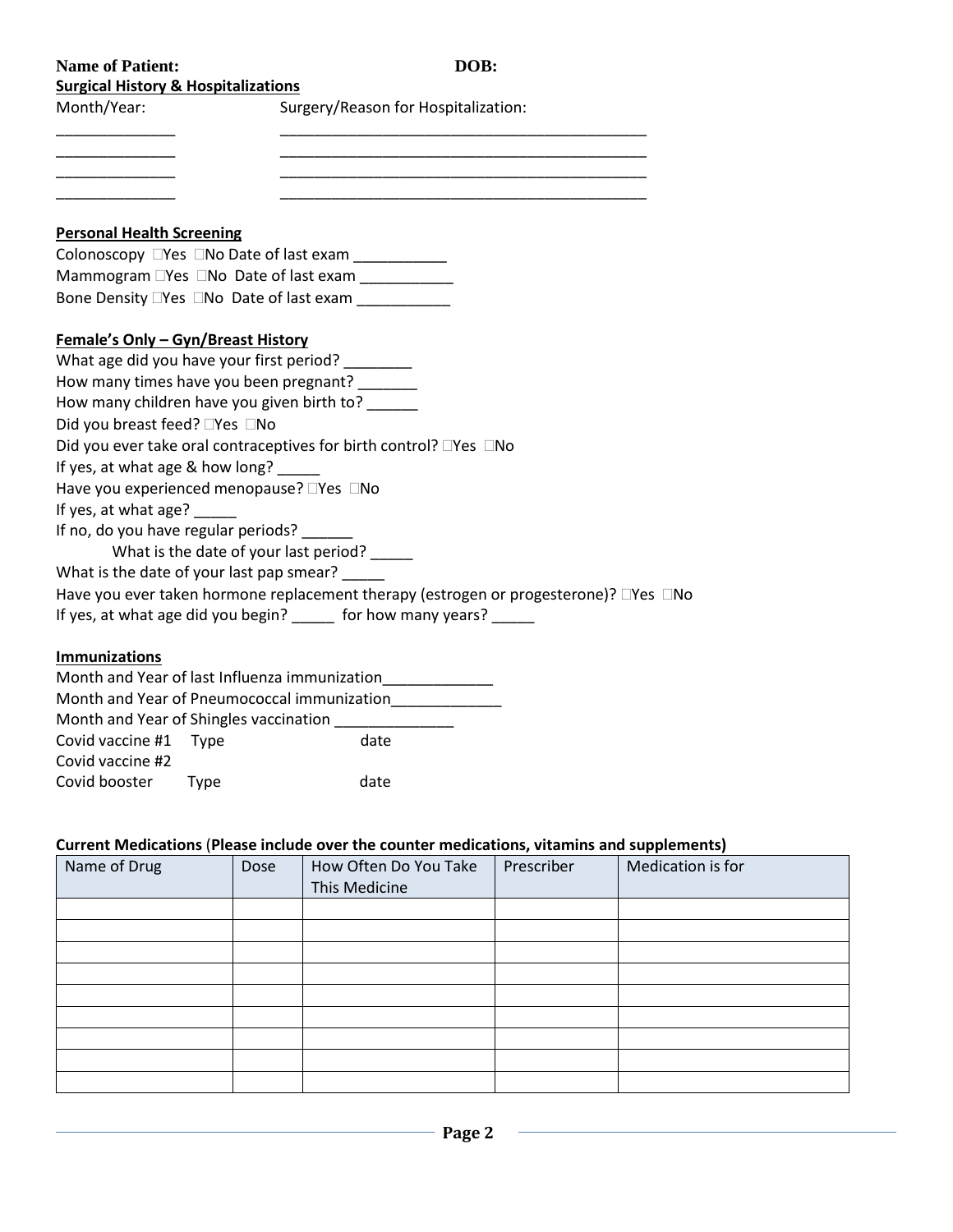### **DOB:**

| <b>Name of Patient:</b> |
|-------------------------|
| <b>Family History:</b>  |

| <b>Ethnicity:</b> Ashkenazi Jewish $\Box$ Yes $\Box$ No<br>(for genetic history purposes only)                                                                                                                              |  |
|-----------------------------------------------------------------------------------------------------------------------------------------------------------------------------------------------------------------------------|--|
| Family Cancer history: (if unsure of age at diagnosis, estimate >50 or <50)                                                                                                                                                 |  |
| Mother: Type of cancer ________________________ Age at diagnosis __________                                                                                                                                                 |  |
|                                                                                                                                                                                                                             |  |
| Sister: Type of cancer _______________________ Age at diagnosis __________                                                                                                                                                  |  |
| Brother: Type of cancer _______________________ Age at diagnosis __________                                                                                                                                                 |  |
| Maternal Grandmother: Type of cancer _______________________ Age at diagnosis ________                                                                                                                                      |  |
|                                                                                                                                                                                                                             |  |
|                                                                                                                                                                                                                             |  |
| Paternal Grandfather: Type of cancer Theorem Age at diagnosis                                                                                                                                                               |  |
| Daughter: Type of cancer ________________________ Age at diagnosis ____________                                                                                                                                             |  |
|                                                                                                                                                                                                                             |  |
|                                                                                                                                                                                                                             |  |
| <b>Family Hematologic History:</b>                                                                                                                                                                                          |  |
| Mother: Myocardial Infarction DYes DNo<br><b>Stroke</b><br>$\Box$ Yes $\Box$ No<br>Clotting Problems □Yes □No<br>$\square$ Yes $\square$ No<br>Anemia<br>If yes to any, please describe:                                    |  |
| Father: Myocardial Infarction □Yes □No<br><b>Stroke</b><br>⊟Yes ⊟No<br>Anemia<br>$\square$ Yes $\square$ No<br>If yes to any, please describe:                                                                              |  |
| Sister: Myocardial Infarction □Yes □No<br><b>Stroke</b><br>$\Box$ Yes $\Box$ No<br><b>Clotting Problems</b><br>$\square$ Yes<br>$\Box$ No<br>Anemia<br>$\neg$ Yes $\neg$ No<br>If yes to any, please describe:              |  |
| Brother: Myocardial Infarction □Yes □No<br><b>Stroke</b><br>$\square$ Yes $\square$ No<br><b>Clotting Problems</b><br>$\square$ No<br>$\neg$ Yes<br>Anemia<br>$\square$ Yes $\square$ No<br>If yes to any, please describe: |  |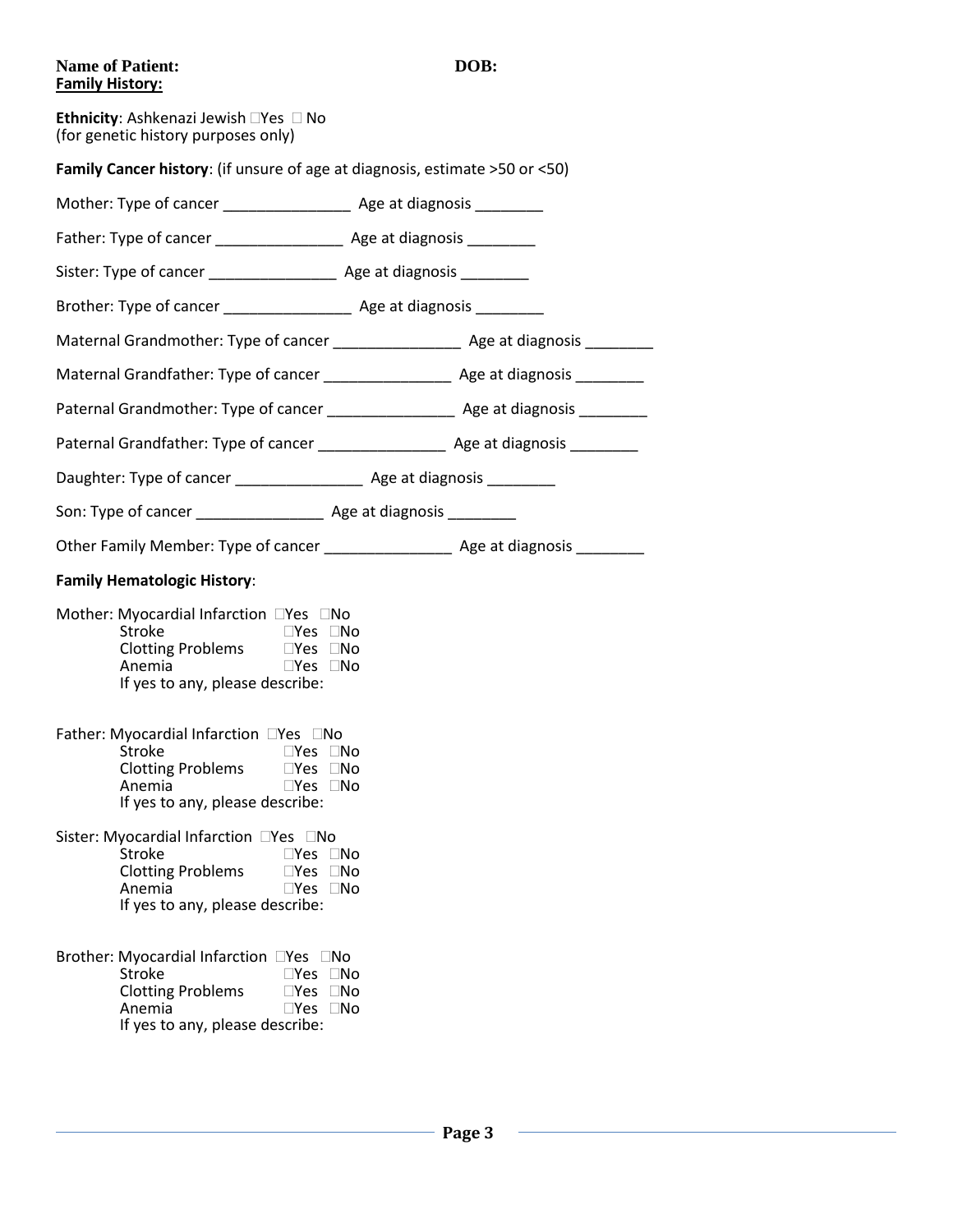| <b>Name of Patient:</b>                                                                                                          | DOB: |
|----------------------------------------------------------------------------------------------------------------------------------|------|
| Maternal Grandmother: Myocardial Infarction □Yes □No<br><b>Stroke</b><br>$\square$ Yes $\square$ No                              |      |
| <b>Clotting Problems</b><br>$\square$ Yes $\square$ No<br>Anemia<br>$\square$ Yes $\square$ No                                   |      |
| If yes to any, please describe:                                                                                                  |      |
| Maternal Grandfather: Myocardial Infarction □Yes □No<br>Stroke<br>$\square$ Yes $\square$ No                                     |      |
| <b>Clotting Problems</b><br>$\square$ Yes $\square$ No<br>$\Box$ Yes $\Box$ No                                                   |      |
| Anemia<br>If yes to any, please describe:                                                                                        |      |
| Paternal Grandmother: Myocardial Infarction □Yes □No                                                                             |      |
| Stroke<br>$\square$ Yes $\square$ No<br><b>Clotting Problems</b><br>$\square$ Yes $\square$ No                                   |      |
| Anemia<br>$\square$ Yes $\square$ No                                                                                             |      |
| If yes to any, please describe:                                                                                                  |      |
| Paternal Grandfather: Myocardial Infarction □Yes □No<br>Stroke<br>$\square$ Yes $\square$ No                                     |      |
| <b>Clotting Problems</b><br>$\square$ Yes $\square$ No                                                                           |      |
| Anemia<br>$\square$ Yes $\square$ No<br>If yes to any, please describe:                                                          |      |
| Daughter: Myocardial Infarction □Yes □No                                                                                         |      |
| Stroke<br>$\Box$ Yes $\Box$ No                                                                                                   |      |
| <b>Clotting Problems</b><br>$\square$ Yes $\square$ No<br>Anemia<br>$\square$ Yes $\square$ No                                   |      |
| If yes to any, please describe:                                                                                                  |      |
| Son: Myocardial Infarction □Yes □No<br>Stroke<br>$\square$ Yes $\square$ No                                                      |      |
| Clotting Problems □Yes □No                                                                                                       |      |
| Anemia<br>$\square$ Yes $\square$ No<br>If yes to any, please describe:                                                          |      |
| <b>Other Family Member:</b>                                                                                                      |      |
| Myocardial Infarction □Yes □No                                                                                                   |      |
| Stroke<br>$\square$ Yes $\square$ No<br>Clotting Problems<br><u>IYes</u> INo                                                     |      |
| Anemia<br>$\square$ Yes $\square$ No<br>If yes to any, please describe:                                                          |      |
|                                                                                                                                  |      |
| <b>Social History:</b>                                                                                                           |      |
| Marital Status: □ Single □ Married □ Separated □ Divorced □ Widowed                                                              |      |
| Living Arrangement:                                                                                                              |      |
| $\Box$ Lives with spouse $\Box$ alone $\Box$ with children $\Box$ with relatives $\Box$ care facility $\Box$ Other               |      |
| Do you have children? $\Box$ Yes $\Box$ No                                                                                       |      |
| Occupation:                                                                                                                      |      |
| □ Primary Occupation _______________ □ Full time □ Part time<br>$\Box$ Secondary Occupation<br>$\Box$ Full time $\Box$ Part time |      |

 $\Box$  Secondary Occupation \_\_\_\_\_\_\_\_\_\_\_\_\_\_\_  $\Box$  Full time  $\Box$  Part time

Retired, previous occupation \_\_\_\_\_\_\_\_\_\_\_\_\_\_\_\_\_

 $\square$  Disabled:  $\square$  short term  $\square$  long term  $\square$  Intermittent (FMLA)